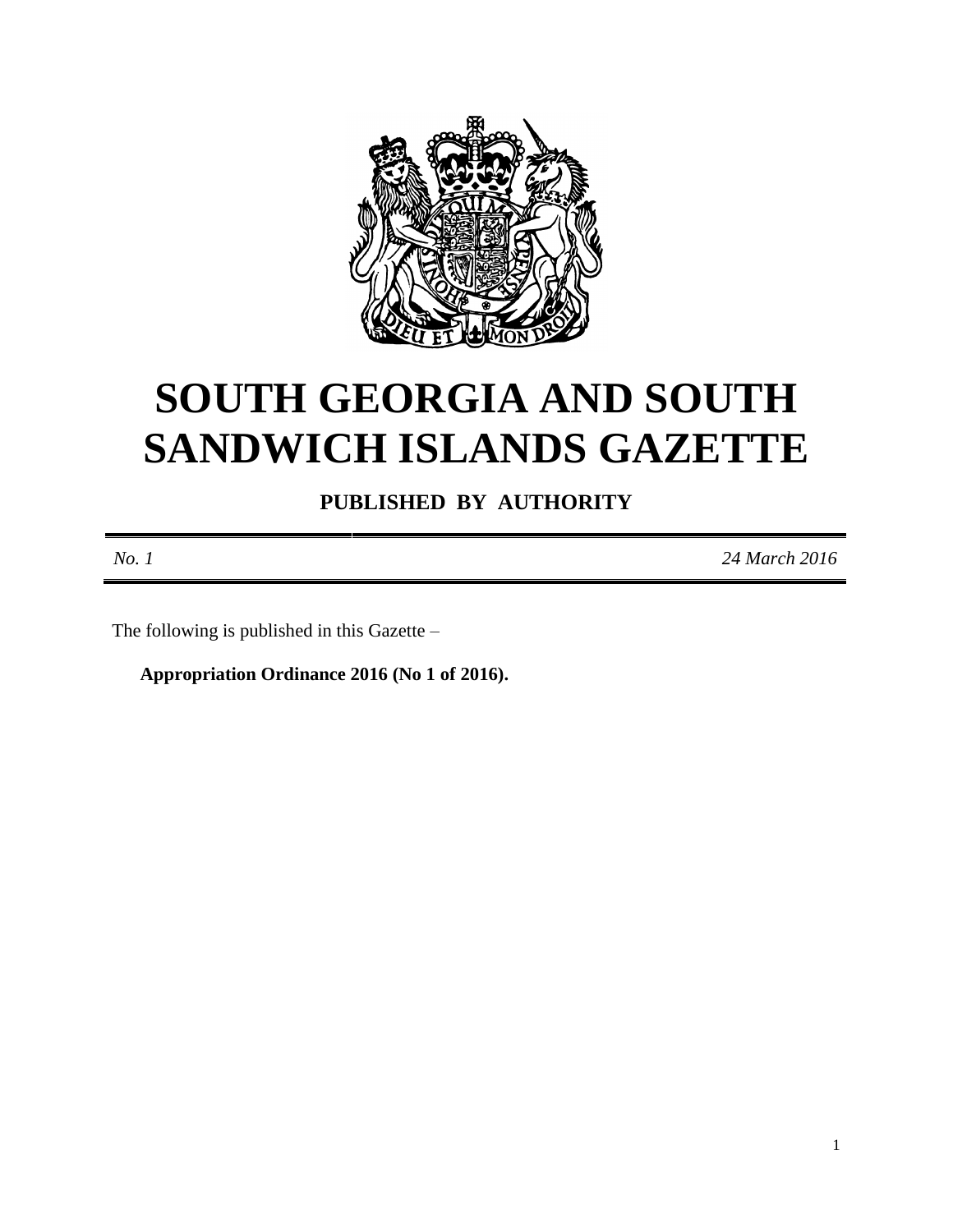# **ELIZABETH II**



Territories of South Georgia and the South Sandwich Islands

> COLIN ROBERTS C.V.O., *Commissioner.*

# **Appropriation Ordinance 2016**

(No: 1 of 2016)

### ARRANGEMENT OF PROVISIONS

Section

- 1. Title
- 2. Commencement
- 3. Appropriation of £6,716,720 for 2016
- 4. Retrospective authority for pre-commencement withdrawals

Schedule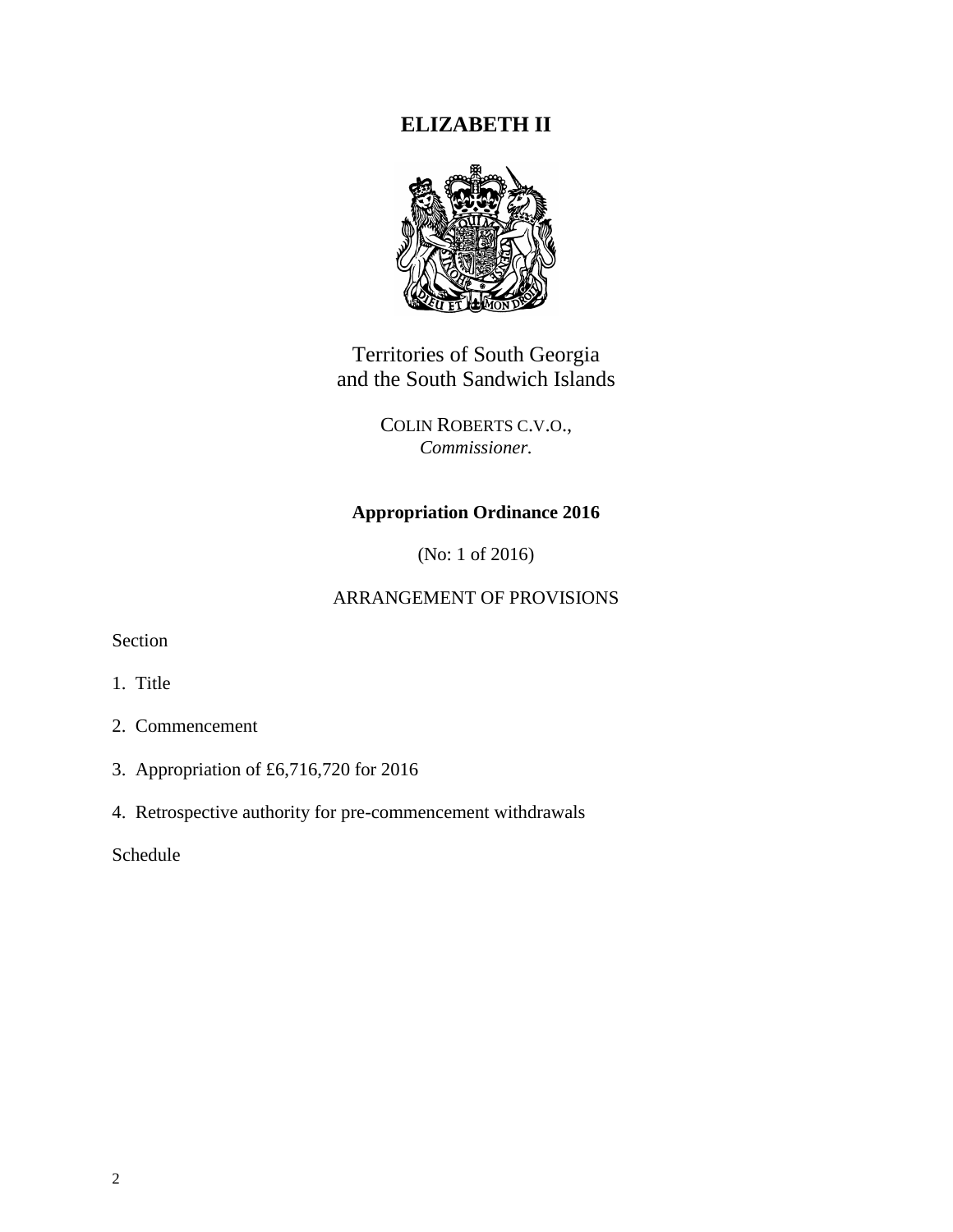# **ELIZABETH II**



Territories of South Georgia and the South Sandwich Islands

> COLIN ROBERTS C.V.O., *Commissioner.*

# **APPROPRIATION ORDINANCE 2016**

(No. 1 of 2016)

*(enacted: 31 January 2016) (published: 4 March 2016) (commencement: on publication)*

# AN ORDINANCE

To authorise withdrawals from South Georgia and the South Sandwich Islands funds of money for use during 2016; and for connected purposes.

ENACTED by the Commissioner of South Georgia and the South Sandwich Islands —

# **1. Title**

This Ordinance is the Appropriation Ordinance 2016.

#### **2. Commencement**

This Ordinance comes into force on publication in the *Gazette*.

### **3. Appropriation of £6,716,720 for 2016**

(1) The Financial Secretary may withdraw sums of up to £6,716,720 in total from South Georgia and the South Sandwich Island funds, for use during 2016.

(2) Sums withdrawn under subsection (1) may be applied during 2016 in accordance with the Schedule.